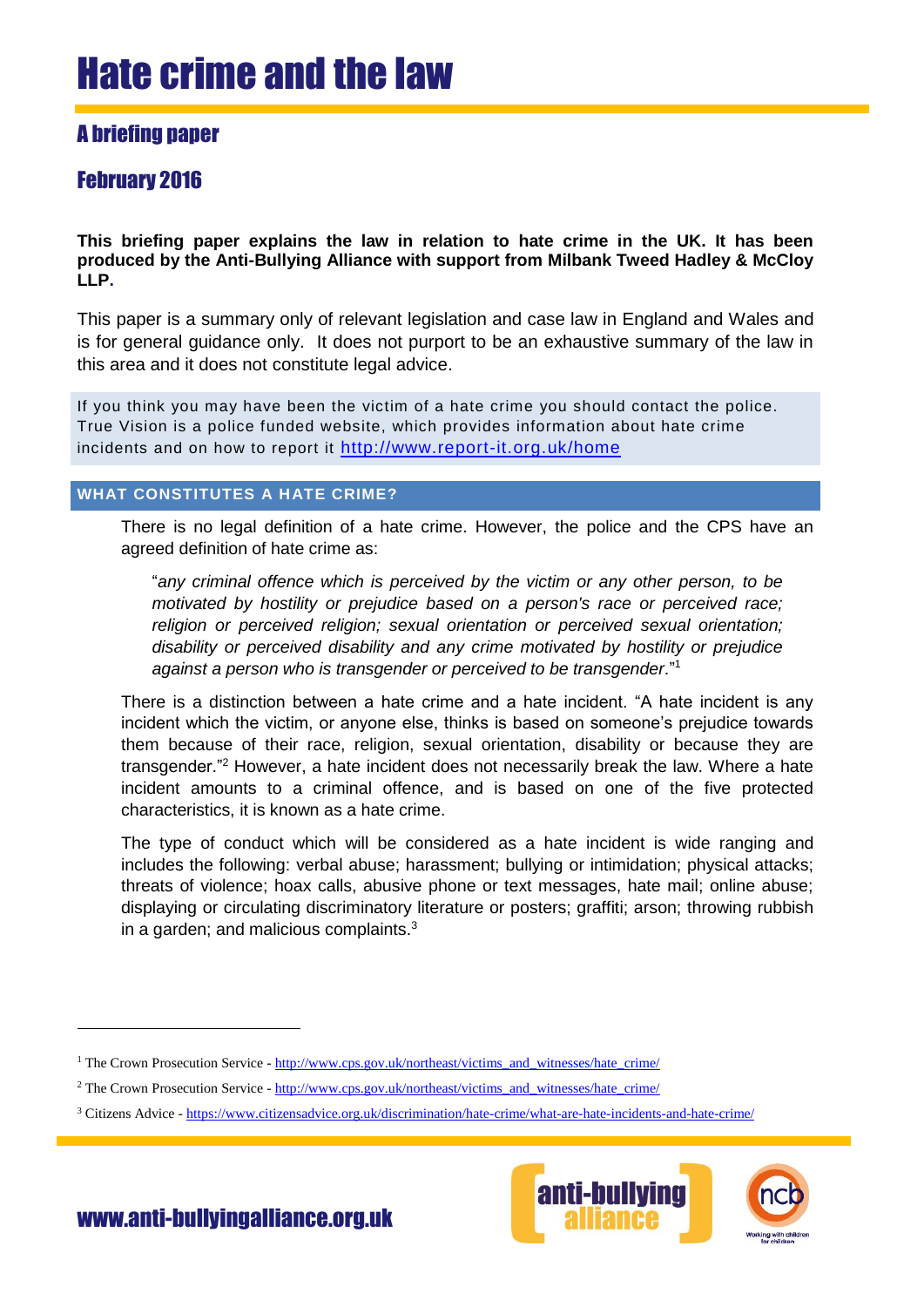## **WHAT DOES THE LAW SAY IN RELATION TO HATE CRIME IN ENGLAND, SCOTLAND, WALES AND NORTHERN IRELAND?**

- 1 The legal implication of something being a hate crime is:
	- (a) that the penalty imposed may be higher because (i) the offence is considered as an aggravated offence, which is subject to a higher maximum penalty; or (ii) the offence is subject to the enhanced sentencing regime, under which the higher penalties within the range of penalties for that offence will be imposed; or
	- (b) that the hate crime will be a criminal offence under the category of offences of "stirring up hatred".

#### 1.2 **Aggravated Offences**

The Crime and Disorder Act 1998 ("CDA"), applies to an offence motivated by the personal characteristics of either race or religion. At present, the aggravated offences do not apply to hostility based on the other three personal characteristics of sexual orientation, transgender identity or disability.

#### (a) **Summary of legal position**

- (i) The CDA applies only to racially or religiously aggravated offences. The law applying to these offences is contained within CDA Part II (sections 28 to 36 inclusive).
- (ii) The Law Commission has summarised aggravated offences as follows: "if a person commits one of a list of offences and, in doing so, demonstrates, or was motivated by, hostility on the grounds of race or religion, that offence becomes a separate "aggravated" offence, with a higher sentence available."<sup>4</sup>
- (iii) The list of offences covered is set out in the CDA Part II and includes the following: assault; criminal damage; public order offences; and harassment (NB. in Scotland, there is an offence of racially aggravated harassment).

#### (b) **Certain relevant case law**

The CDA does not define "demonstrating or motivated by hostility". The case law in this area is highly fact specific to the individual cases. However, the following case law provides some examples of where language and/or conduct have been considered as either demonstrating or motivated by hostility:

- (i) Demonstrating hostility
	- (A) DPP V MCFARLANE (2002) EWHC 485
		- (1) *Facts*: a dispute arose between two individual over the use of a disabled parking bay. One individual addressed the other as a "black bastard", a "jungle bunny" and a "wog".

<sup>4</sup> Law Commission, "hate crime: should the current offences be extended? Summary for non-specialists" (May 2014)



[www.anti-bullyingalliance.org.uk](http://www.anti-bullyingallianceorg.uk/)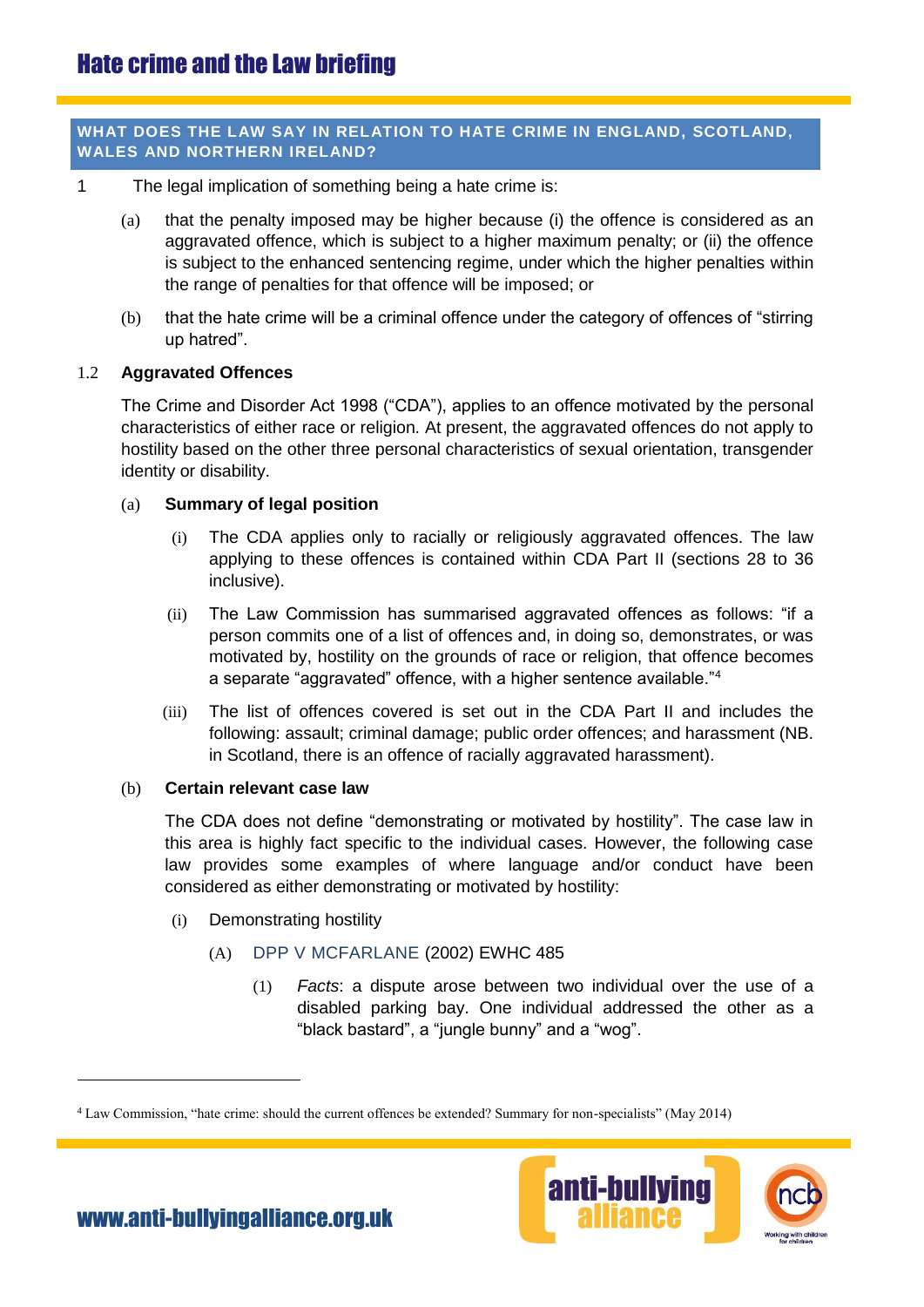- (2) *Held*: hostility was demonstrated because the language used was threatening, abusive and/or insulting with intent to cause the victim to believe unlawful violence would be used against him. It is immaterial that the language was used for an additional reason (being anger in relation to the parking).
- (B) *R v Babbs* [2007] EWCA Crim 2737
	- (1) *Facts:* the victim and his companion suffered verbal abuse in the queue for a fast-food restaurant. When leaving the restaurant a few minutes later, the victim was head-butted.
	- (2) *Held*: hostility was demonstrated in the conduct by the words used before the offence was committed, albeit not necessarily directly before the offence.
- (C) *Parry v DPP* [2004] EWHC 3112 (Admin)
	- (1) *Facts*: P threw nail varnish against a neighbour's door. When the police questioned him about the incident, P demonstrated hostility based on the victim's racial group.
	- (2) *Held*: demonstrating that the conduct itself was hostile can occur after the offence is committed and such conduct may be hostile even if the victim is not present.
- (ii) Motivated by hostility:
	- (A) *G v DPP* [2004] EWHC 183 (Admin) motivation is capable of being established by evidence relating to what the defendant may have said or done on another or other occasions; and
	- (B) *R v White* [2001] EWCA Crim 216 motivation may be established even where the defendant and victim are of the same racial group.

## 1.3 **Enhanced sentencing**

The Criminal Justice Act 2003 ("CJA") provides for enhanced sentencing for any of the five protected characteristics. The CJA is the only piece of legislation which covers hate crimes relating to disability and transgender identity, as well as covering offences relating to race, religion and sexual orientation.

## (a) **Summary of legal position**

- (i) When applying any sentence, the CJA section 142 sets out that the courts must have regard to the five fundamental purposes of sentencing: the punishment of offenders; the reduction of crime; the reform and rehabilitation of offenders; the protection of the public; and the making of reparation by offenders to persons affected by their offence.
- (ii) Taking into account the purposes of sentencing, courts must then specifically consider the hate crime element of the offence in determining the sentence. The Law Commission has summarised the enhanced sentencing provisions as



[www.anti-bullyingalliance.org.uk](http://www.anti-bullyingallianceorg.uk/)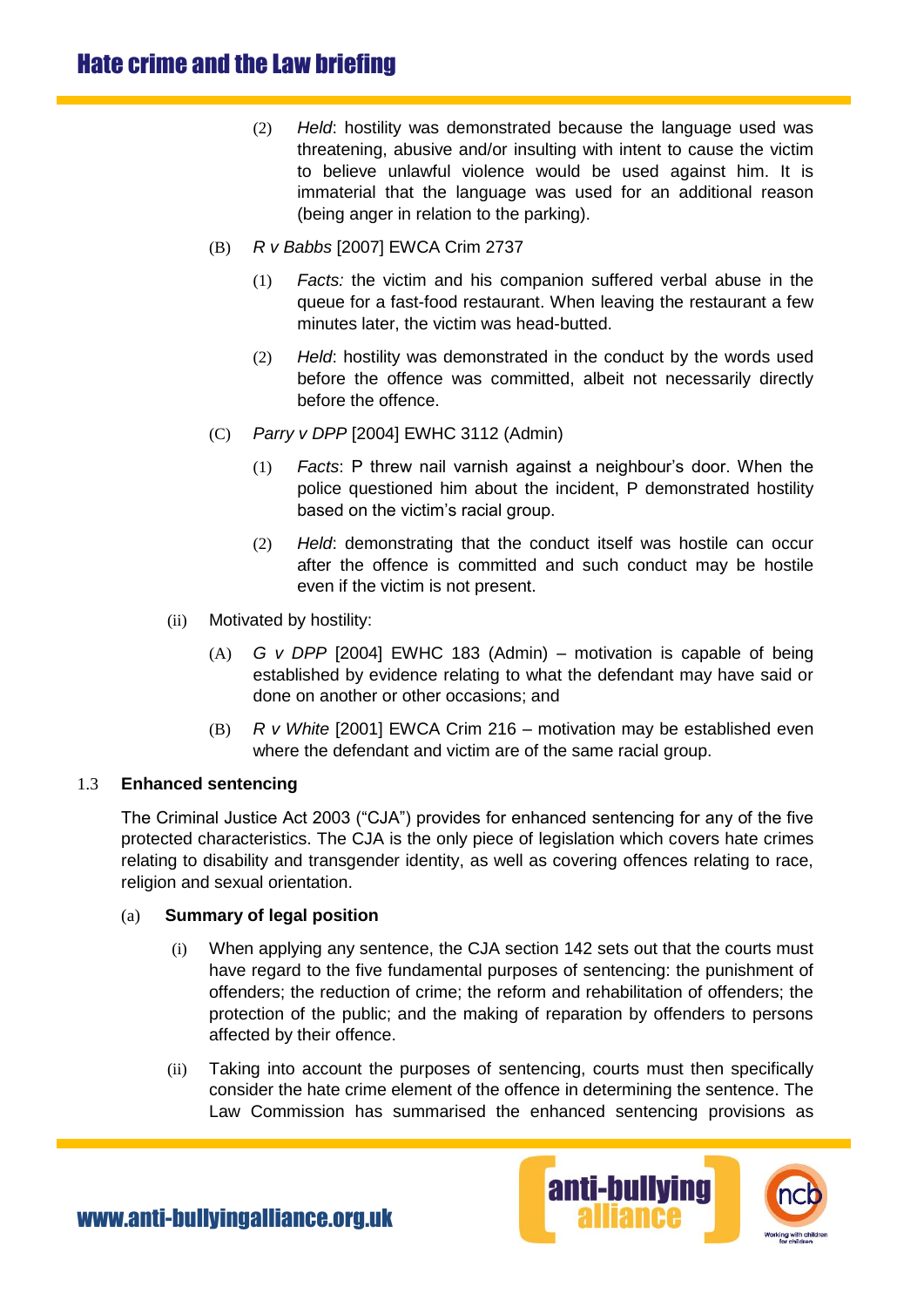follows "The CJA specifically requires certain aggravating factors, if present, to be taken into account in assessing seriousness. These include hostility on the basis of race or religion (section 145) and on the basis of sexual orientation, disability, or transgender identity (section 146)."<sup>5</sup>

(iii) The CJA aggravating factors (whether statutory or general) operate to guide the courts as to where a sentence should fall within the range for the relevant offence. They cannot operate to raise a sentence above the available maximum prescribed by the substantive offence provision. As we have explained, this sets enhanced sentencing apart from aggravated offences, which carry higher maximum sentences. The court has a duty to "state in open court, in ordinary language and in general terms, its reasons for deciding on the sentence".<sup>6</sup>

## (b) **Certain relevant case law**

- (i) Denomination of a group has been given wide application. It is taken as a question of fact for the jury to decide upon:
	- (A) *DPP v M* [2004] EWHC 1453 (Admin)
		- (1) *Facts*: during an argument over payment for food in a restaurant, the defendant used the words "bloody foreigners", then caused physical damage to the shop window.
		- (2) *Held*: the word "foreigner" is capable of describing a racial group, whilst "bloody" demonstrates hostility based on a presumed membership of that racial group. The size of the racial group is immaterial.
	- (B) *R v Cooke (Steven)* [2015] EWCA Crim 1414
		- (1) *Facts*: at a demonstration by the English Defence League and counter-demonstration by the group United Against Facism, the defendant was present at three occurrences of violent disorder.
		- (2) *Held*: whilst there was no evidence that the defendant engaged in anti-Muslim chants, his actions of violent disorder were directed at Asian counter-demonstrators and thereby aggravated by religious hostility.
	- (C) *R v D* [2005] EWCA Crim 889
		- (1) *Facts*: the Attorney General raised a question on a point of law as to whether the use of the word "immigrant" to a victim demonstrated hostility based on (perceived) membership of a racial group.

<sup>6</sup> Law Commission, "hate crime: should the current offences be extended?" (May 2014)



<sup>5</sup> Law Commission, "hate crime: should the current offences be extended?" (May 2014)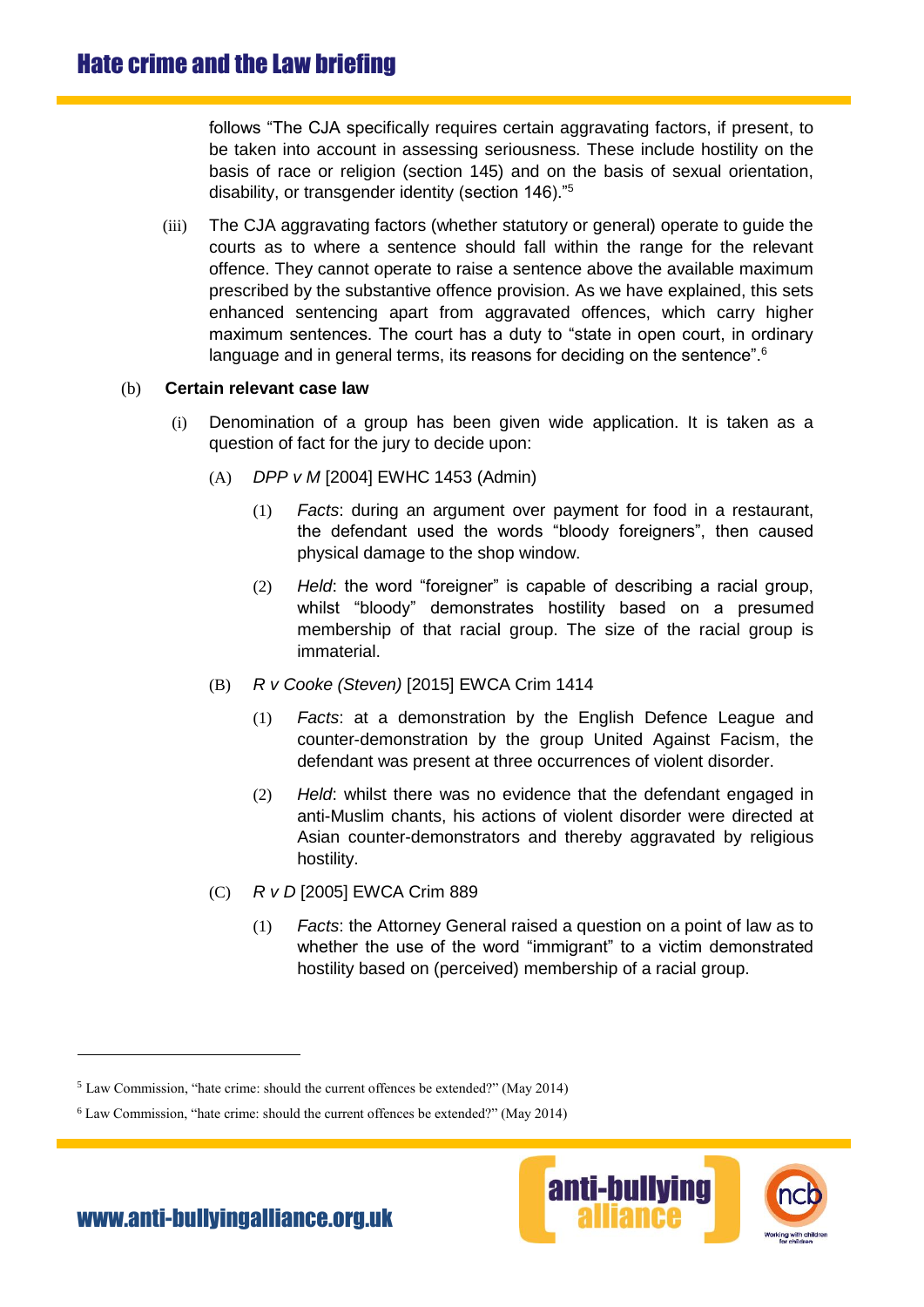(2) *Held*: CDA 1998, section 28(4) has wide application. "immigrant doctor" can denote membership of a racial group and, as a question of fact; it should be for the jury to determine if an aggravated offence has occurred.

## 1.4 **Stirring up hatred**

Under the Public Order Act 1986 ("POA"), conduct that is intended or likely to stir up hatred on grounds of race, religion and sexual orientation can result in criminal liability. The POA does not prohibit or restrict freedom of expression. The POA does not apply to transgender identity or disability.

## (a) **Summary of legal position**

- (i) The POA applies only to racial hatred and religion or sexual orientation. Racial hatred is covered by the POA Part III (sections 17 to 29 inclusive), and religion or sexual orientation is covered by the POA Part IIIA (sections 29A to 29N inclusive).
- (ii) The Law Commission has summarised the law as follows: "the offences based on stirring up racial hatred apply where a person engages in certain forms of threatening, abusive or insulting conduct and either their intention was thereby to stir up racial hatred or, having regard to all the circumstances, racial hatred was likely to be stirred up thereby. The offences do not criminalise conduct expressing hostility or hatred towards specific individuals. Rather, they address conduct intended or likely to cause others to hate entire national or ethnic groups. They do not require proof that hatred has in fact been stirred up, merely that it was either intended or likely to be stirred up."<sup>7</sup>
- (iii) The offences under the POA cover the six following types of conduct:
	- (A) using threatening, abusive or insulting words or behaviour or displaying written material which is threatening, abusive or insulting;
	- (B) publishing or distributing written material which is threatening, abusive or insulting;
	- (C) presenting or directing the public performance of a play involving the use of threatening, abusive or insulting words or behaviour;
	- (D) distributing, showing or playing a recording of visual images or sounds which are threatening, abusive or insulting:
	- (E) providing a programme service, or producing or directing a programme, where the programme involves threatening, abusive or insulting visual images or sounds, or using the offending words or behaviour therein; or

<sup>7</sup> Law Commission, "hate crime: should the current offences be extended?" (May 2014)



[www.anti-bullyingalliance.org.uk](http://www.anti-bullyingallianceorg.uk/)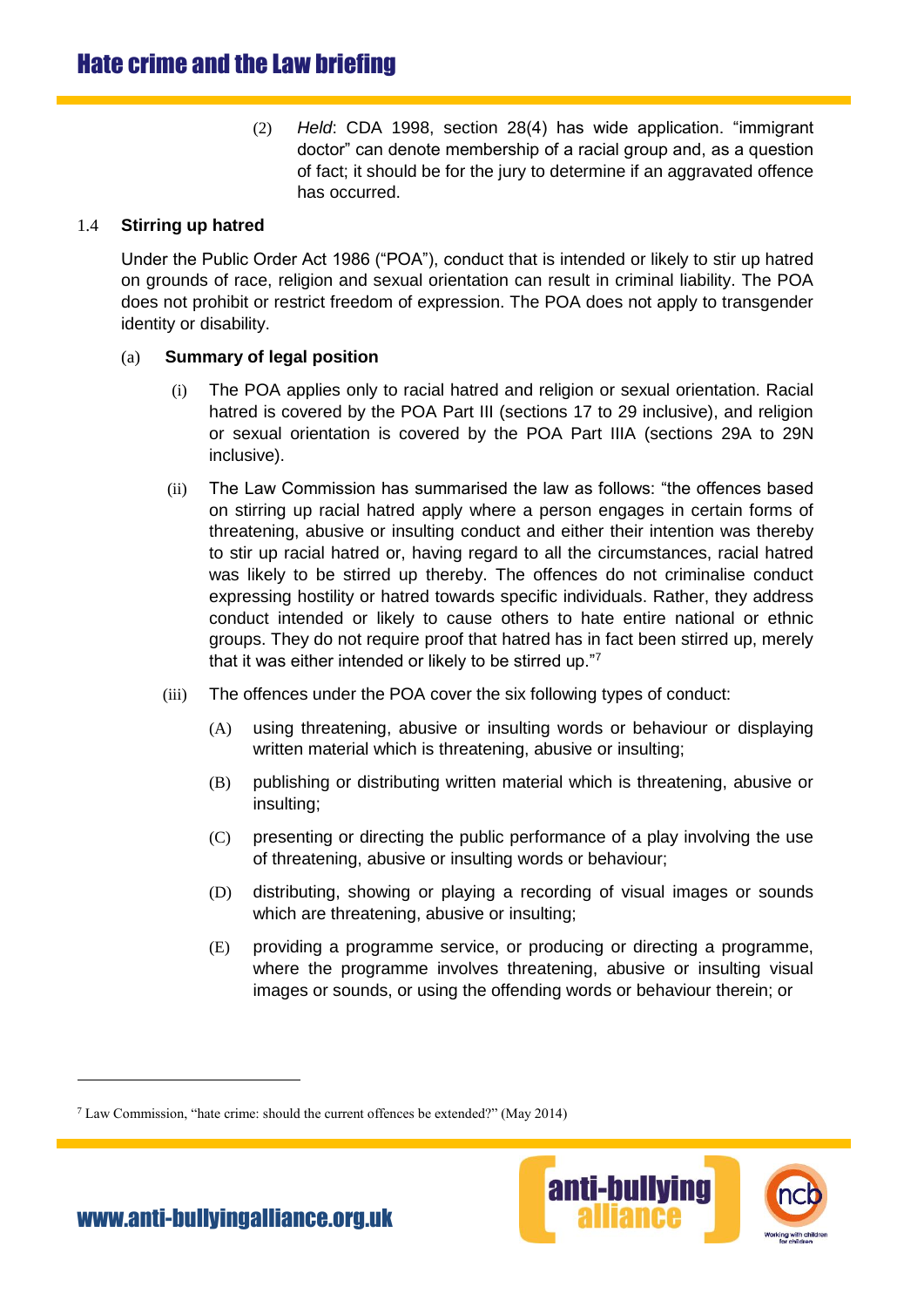# Hate crime and the Law briefing

- (F) possessing written material, or a recording of visual images or sounds, which is threatening, abusive or insulting, with a view to it being displayed, published, distributed, shown, played or included in a cable programme service.
- (iv) Where the offence relates to religion or sexual orientation, the conduct covered is narrower in scope,
	- (A) the words or conduct must be threatening (not merely abusive or insulting);
	- (B) there must have been an intention to stir up hatred (a likelihood that it might be stirred up is not enough); and
	- (C) there are express provisions protecting freedom of expression covering, for example, criticism of religious beliefs or sexual conduct.<sup>8</sup>

#### (b) **Certain relevant case law**

(i) *R v Sheppard* [2010] EWCA Crim 65 held that it is an offence to publish material online that is prohibited by the POA where it is available to the public or section of the public.

#### **WHAT DOES THE LAW SAY WITH REGARD TO ONLINE HATE CRIME?**

In England and Wales, as far as we can tell, there is no law specifically addressing online hate crime. However, existing offences have been extended to include online hate crime, as set out below.

## 1.5 **Malicious Communications Act 1988 ("MCA")**

## (a) **Summary of legal position**

- (i) Under the MCA, it is an offence to send either physical or electronic communication that is indecent or grossly offensive; threatening; or information that sender knows or believes to be false.
- (ii) The DPP has indicated that where there is a hate crime element to communication, a prosecution under the MCA may be in the public interest, particularly if the offence is repeated.

## 1.6 **Offence of stirring up hatred**

 $\overline{a}$ 

## (a) **Summary of legal position** – see 2.4(a) above.

In England and Wales, the offence of stirring up hatred includes where such conduct occurs online. For example, as above at 2.4(b), publication of material which is intended to stir up hatred has been taken to include information published online.

<sup>8</sup> Law Commission, "hate crime: should the current offences be extended?" (May 2014)



[www.anti-bullyingalliance.org.uk](http://www.anti-bullyingallianceorg.uk/)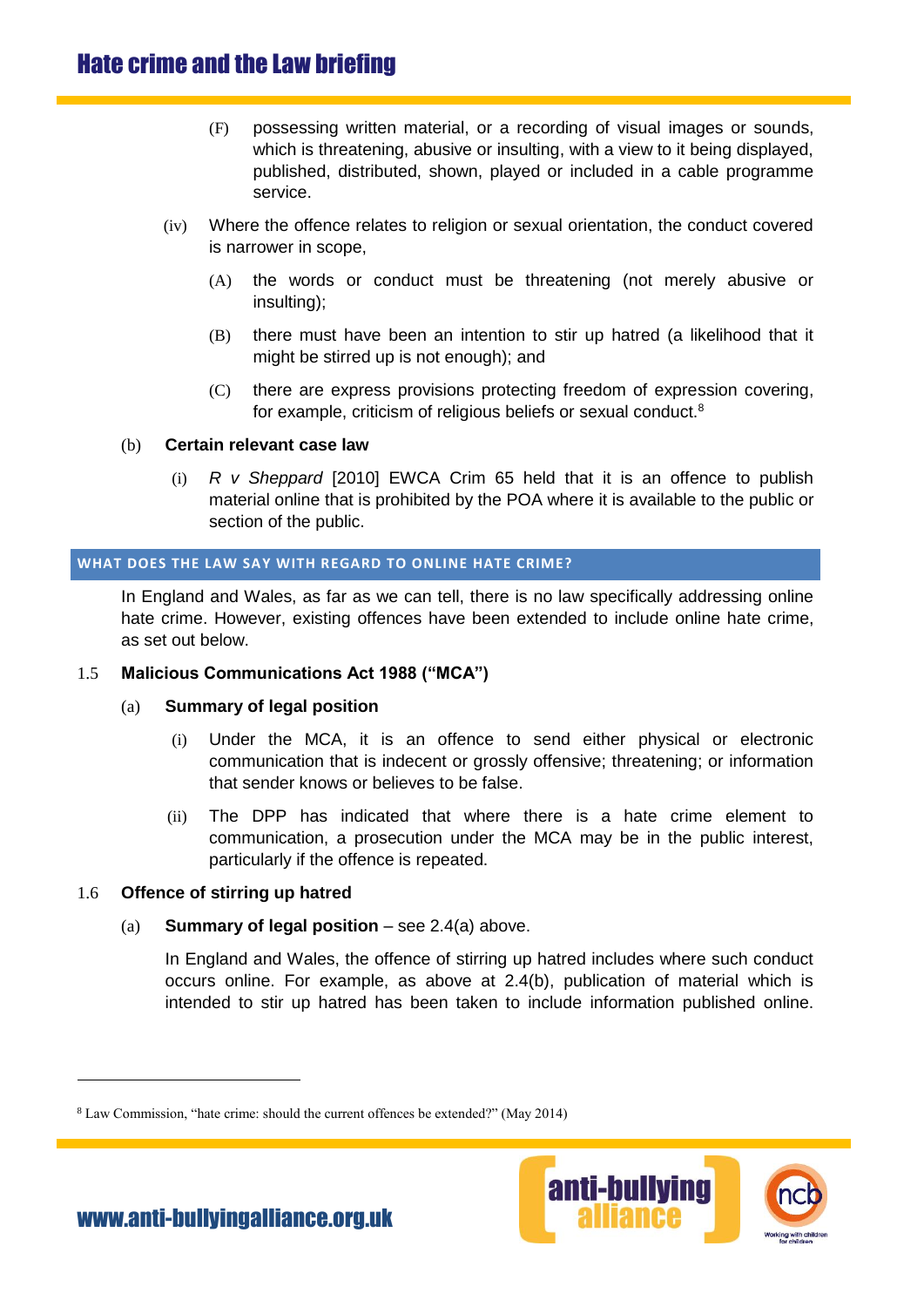However, the offence of stirring up hatred only covers race, religion and sexual orientation.

#### 1.7 **International comparisons**

This international comparison not exhaustive: it is intended to be only illustrative of how other countries are seeking to prosecute online hate crime. We have not considered all jurisdictions. Canada is used as it has demonstrated a particular willingness to prosecute cyber-hate, whilst the Australian case highlighted may prove to be persuasive in English law as the law develops.

- (a) Canada has sought to adapt and use its hate crime legislation to prosecute cyberhate:
	- (i) Canada's Human Rights Act, section 13 and Criminal Code, section 319 are both used to shut down hate sites. Numerous cases have come to Court under these provisions, fining individuals and removing sites from Internet.
	- (ii) Aug 2002, Canadian Human Rights Tribunal upheld complaint against Machiavelli and Associates that they used their website to promote hatred against homosexuals. Also decided against neo-Nazi Ernst Zundel, who used his site to promote antisemitism.
	- (iii) Canada's Human Rights Commission (which has executive powers) asserted jurisdiction over the Internet by analogy to other forms of telephonic communication, and amended its criminal code accordingly.
- (b) Australian case law may also influence developments in cyberhate, with *Dow Jones and Company v Gutnick*, which held that the place of publication of an internet article is the country in which it is read and not the country where the publisher's server is based or where the material is uploaded.

## **IS THERE ANY EUROPEAN LAW RELEVANT TO HATE CRIME?**

#### 1.8 **European Convention of Human Rights**

#### (a) **Summary of legal position**

The European Convention of Human Rights, Article 14 prohibits discrimination. A challenge under the ECHR must be on the basis of an individual challenging the law of a state: it cannot be based solely on two individuals as parties. In the context of hate crime, Article 14 "is to be read as obliging EU Member States to render visible bias motives leading to criminal offences by highlighting and punishing hate crimes more severely than others."<sup>9</sup>

<sup>9</sup> European Union agency for fundamental rights, making hate crime visible in the European Union - acknowledging victim's rights (2012)

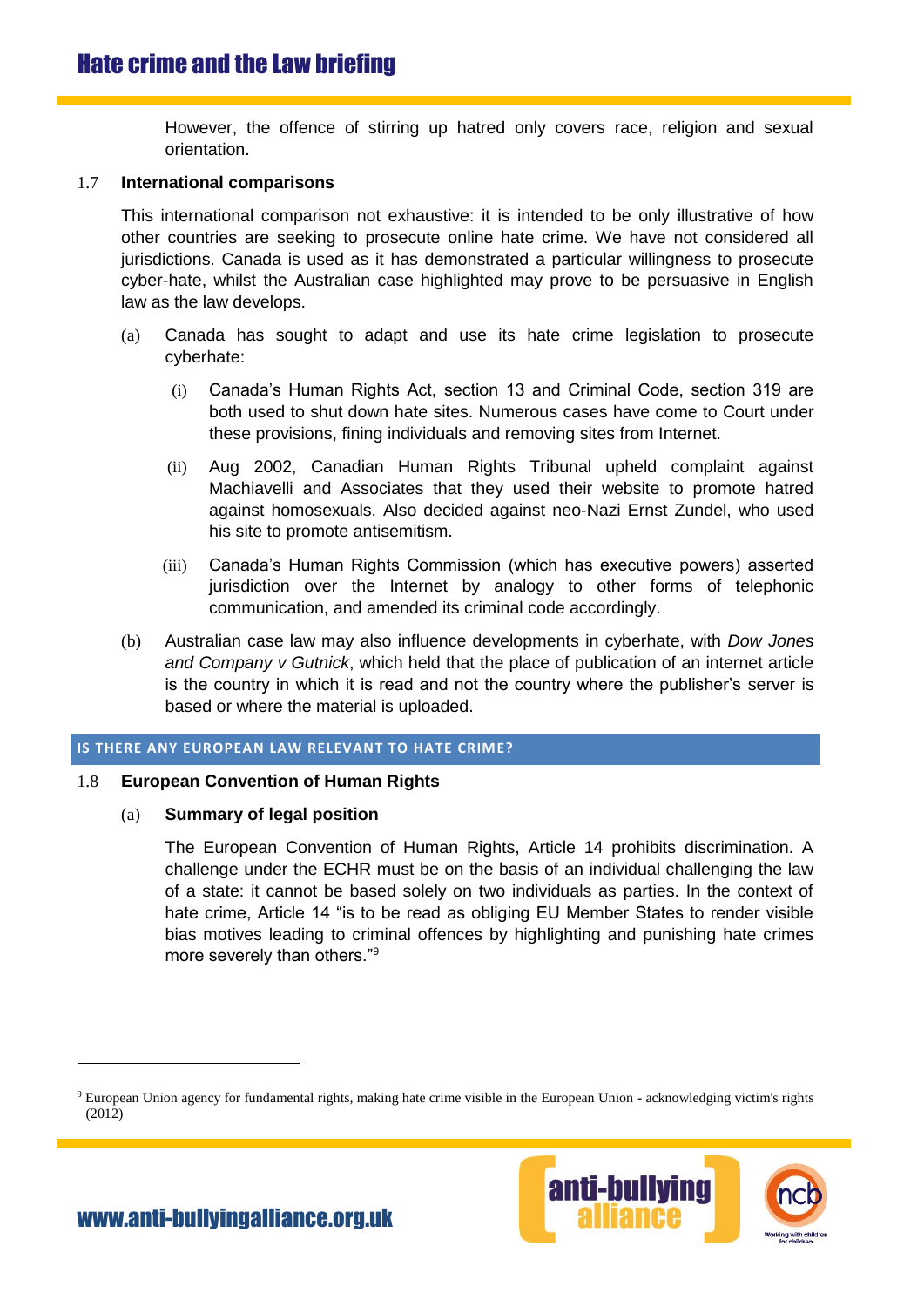#### (b) **Certain relevant case law**

The European Court of Human Rights ("ECtHR") emphasises the obligation on the authorities of an EU Member State to investigate racially motivated crimes. The following cases are illustrative of the emphasis the ECtHR has placed on effective investigation of crimes that demonstrate, or were motivated by, hate crime.

- (i) *Nachova and others v Bulgaria*, No 43577/98, 26 February 2004
	- (A) *Facts*: a member of the Bulgarian military police killed two Bulgarian nationals of Roma origin during an arrest.
	- (B) *Held*: the duty on the state to investigate possible hate crimes was breached as the State failed in their duty to take all possible steps to establish whether or not discriminatory attitudes may have played a role in events.
- (ii) *Milanovic v Serbia*, No 74832/01, 14 December 2010 the ECtHR covers religious affiliation, with state authorities having an additional duty to take all reasonable steps to unmask any religious motive and establish whether or not religious hatred or prejudice played a role in the events.<sup>10</sup>

#### 1.9 **European legislation**

- (a) Council Framework Decision 2008/913/JHA of 28 November 2008 on combating certain forms and expressions of racism and xenophobia by means of criminal law.
	- (i) A Council Framework Decision requires a member state to achieve particular results but do not have direct effect. As such, if they are not implemented, the member state cannot be compelled to enforce the Decision.
	- (ii) The Framework Decision sought to define a common criminal-law approach to racism and xenophobia where conduct was either likely to disturb public order, or that is threatening, abusive or insulting. Motivation should be considered as an aggravating circumstance and/or taken into account by Courts in determining the applicable penalties.
	- (iii) The Framework Decision is much narrower than the cumulative legal regulation in the UK. The UK sets out five protected characteristics, whereas the Framework Decision applies only to racism and xenophobia.

#### **IS THERE ANY INTERNATIONAL LAW RELEVANT TO HATE CRIME?**

#### 1.10 **International Human Rights**

 $\overline{a}$ 

The UK is a party to the International Convention on the Elimination of all form of Racial Discrimination and the International Covenant on Civil and Political Rights. The Conventions cover conduct motivated by or intending to incite racial and religious hatred

<sup>&</sup>lt;sup>10</sup> Case as summarised in European Union agency for fundamental rights, making hate crime visible in the European Union acknowledging victim's rights (2012)

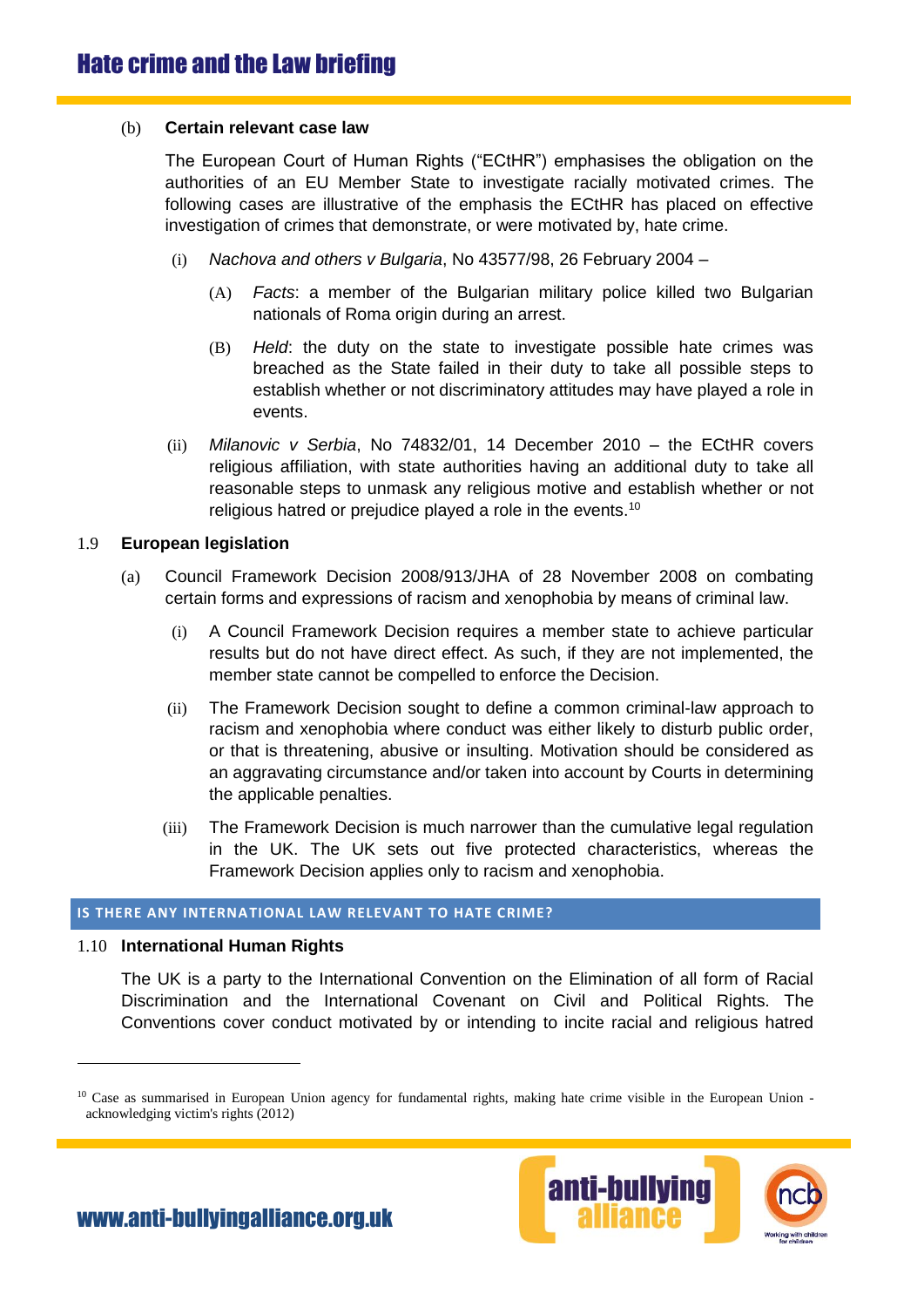## Hate crime and the Law briefing

and discrimination. The Conventions set a legal standard, rather than forming the basis of regulation.

#### **ANY DUTIES OF SCHOOLS WITH REGARD TO HATE CRIME – ENGLAND/SCOTLAND/WALES/NORTHERN IRELAND**

As far as we can tell, there are no specific obligations on schools regarding hate crime. Schools retain their obligations with regards to bullying generally<sup>11</sup> (including having an antibullying policy and duty of care to ensure student reasonably safe during school hours).

## **ANY DUTIES OF LOCAL AUTHORITIES WITH REGARD TO HATE CRIME – ENGLAND/SCOTLAND/WALES/NORTHERN IRELAND**

Same as with regards to schools, see above. As far as we can tell, there are no specific requirements, but there are general duties to promote anti-bullying.<sup>12</sup>

#### **WHAT SHOULD YOU DO IF YOU ARE A VICTIM OF HATE CRIME (INCLUDING ONLINE)?**

1.11 Reporting hate crime

 $\overline{a}$ 

- (a) Both Government policy and the recent Law Commission report have emphasised the importance of reporting hate incidents as a means of "challenging and changing the attitudes and behaviours that lead to hatred, and intervening early to stop tensions or incidents escalating."<sup>13</sup>
- (b) Victims should state to the police (or other person they report the crime to) that they believe the offence was motivated by hostility or prejudice based on a personal characteristic.
- (c) The person recording the incident should then record it as a hate incident. All police forces record hate incidents based on the five personal characteristics.

## **SUPPORT FOR VICTIMS OF HATE CRIME (FROM LEGAL PERSPECTIVE)**

- (d) True Vision is a police funded website, which provides information about hate crime or incidents and on how to report it - <http://www.report-it.org.uk/home>
- (e) Citizens Advice Bureau [https://www.citizensadvice.org.uk/discrimination/hate](https://www.citizensadvice.org.uk/discrimination/hate-crime/how-to-report-a-hate-incident-or-hate-crime/)[crime/how-to-report-a-hate-incident-or-hate-crime/](https://www.citizensadvice.org.uk/discrimination/hate-crime/how-to-report-a-hate-incident-or-hate-crime/)
- (f) Equality Advisory Support Service <http://www.equalityadvisoryservice.com/app/help>

<sup>&</sup>lt;sup>13</sup> Government policy paper, "challenge it, report it, stop it: the Government's plan to tackle hate crime" (March 2012)



[www.anti-bullyingalliance.org.uk](http://www.anti-bullyingallianceorg.uk/)

<sup>&</sup>lt;sup>11</sup> The Children Act 2004, section 10.2 requires schools to have in place arrangements that improve the well-being of children. The Education and Inspections Act 2006, section 89 requires a head teacher to determine measures to be taken with a view to encouraging good behaviour and prevent all forms of bullying. The Education (Independent School Standards) (England) Regulations 2010 require an anti-bullying strategy to be drawn-up and implemented.

<sup>&</sup>lt;sup>12</sup> The Children Act 2004 applies to a local authority and under the Education Act 2002, section 175 a local authority must ensure education functions are exercised with a view to safeguarding and promoting the welfare of children.